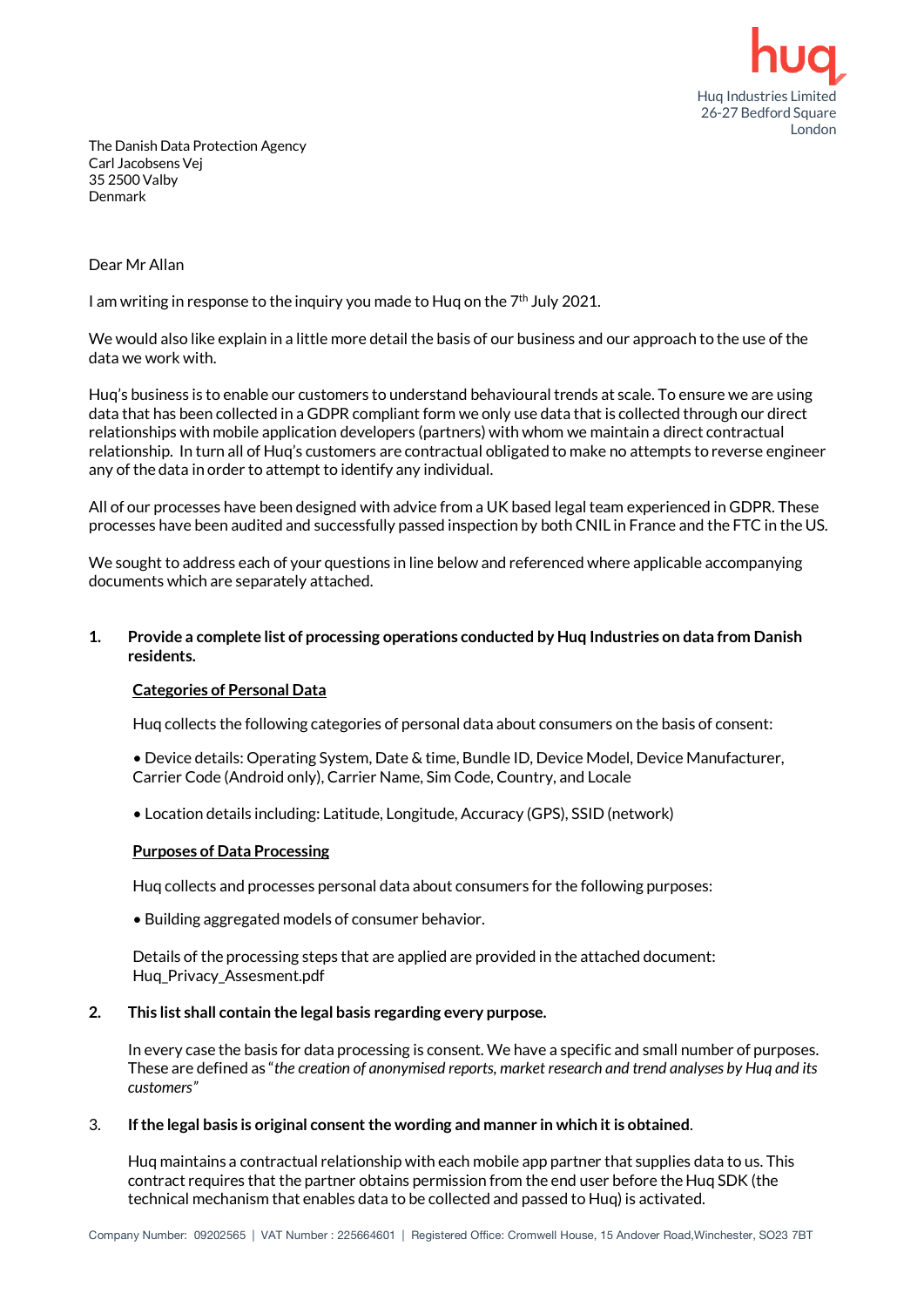Permission and explanation must be provided by our app partner in two forms. Firstly through an explicit consent window, see attached example (consent example.pdf) . Secondly the partner must also include the following clause in the mobile application terms and conditions: "*We collect the following information: Operating System, Date & time, Latitude, Longitude, Accuracy (GPS), SSID (network), BSSID (network), Bundle ID,Device Model, Device Manufacturer, Carrier Code (Android only), Carrier Name, Sim Code, Country, and* Locale. In addition to helping us to measure the usage of our app this information is shared with Hug and its *customers fortheir business purposes, which consist of the creation of anonymised reports, market research and* trend analyses. Data shared with Hug does not contain information from which users can be identified by name and we will not provide additional information that enables Hug to identify you. You can find a full description of Hug and what it and its partners https://hug.io/data-partners do with the information collected via our app here https://hug.jo/privacy-policy as well as details on how to request more information on the use of your data and *yourrights for editing orremoving your data."*

Huq and our customers are seeking information on trends and we have no interest in profiling individual data subject and in consequence we do not seek consent for such profiling.

## 4. **Documentation and description on how, Huq industries verify that original consentis given**.

The Hug SDK is only activated when consent is granted by the end user as described above. Through the following clause in Huq's contract we test for compliance regarding consent and suitable terms and conditions wording: *"Huq reserves the right to reject Source Data where Huq has concerns about the Source* Data, including (without limitation) the manner in which it is collected. No sums shall be paid to You by Huq in respect of such rejected Source Data. On Hug's reasonable request, You agree to provide copies of User consents *or other evidence demonstrating Your compliance with these Terms of Service and/or any applicable laws relating to the collection and use of Source Data to Huq."*

Huq carries out automated testing of compliance to this clause on a monthly basis that ensures that suitable wording and reference to Huq's data processing activities are made in each app. Where permissions are missing on insufficient application partners are provided with an opportunity to rectify any issues or our contract with them is terminated.

#### 5. Any risk assessment considering the risk of rights and freedoms for natural persons with regards to the **stipulated purposes and processing operations.**

In accordance with GDPR we maintain and update privacy impact assessment documentation. Our latest version is attached (Huq\_Privacy\_Assesment.pdf\_

#### 6. It has been stated in the press that Hug Industries consider the data as anonymous. The Danish DPA **kindly ask for an argumented position on the topic if this is in accordance with Huq Industries' viewpoint**

Huq offers a range of data products to its customers. The form of the data in these products is either pseudonymised, (in the case of our data feed product) or anonymised (in the case of our analytics tools). In addition, our customers are subject to strict rules regarding the use of the data that they obtain from us, and core amongst these rules is the requirement that our customers do not attempt to circumvent the pseudonymisation or anonymisation that we have carried out.

If you require any further information, then we will be happy to assist.

Yours Sincerely

Conrad Poulson CEO, Huq Industries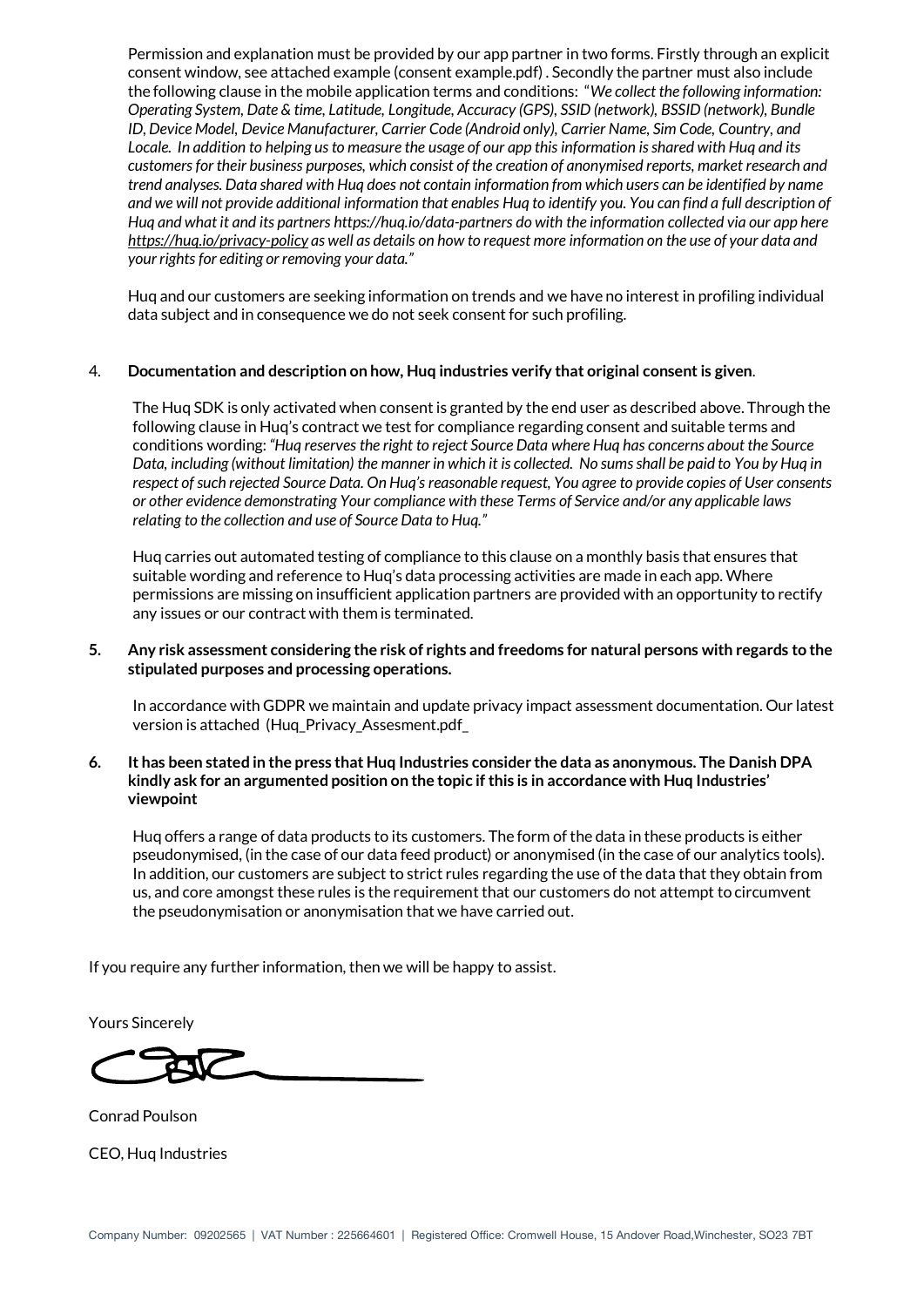

# **Privacy Impact Assessment: Huq Industries**

## **1. Need and Scope**

This PIA has been conducted in accordance with ICO guidelines and according to the ICO PIA template.

Huq uses human movement data collected via mobile devices to build models of consumer behavior in order to predict demand of products and services. The data is collected via an SDK incorporated into the mobile apps of Huq's partners ("mobile app partners").

Although all data is pseudonymized by the mobile app partners and Huq's processes, the following PIA has been carried out as a matter of good practice to ensure full measures have been taken by Huq to protect any potential areas of concern.

# **2. Processing**

## **a) Key Steps**

Huq uses an SDK distributed in the mobile applications of its partners. The process by which Huq collects data is as follows:

- 1. For each mobile app that incorporates Huq's SDK (the "SDK Apps"), Huq creates a universally unique identifier (UUID) using a one-way cryptographic hash for each device, as follows: the HuqID is an UUID created using the UUID5 method from the mobile device id (AndroidID or IdentifierForVendor ("IDFV")) together with a consistent namespace UUID to derive a consistent HuqID.
- 2. Once the HuqID has been generated, it is not possible to reverse engineer the process and return to the AndroidID or the IDFV from the HuqID.
- 3. The SDK collects the following information ("Data Points") by reference to the HuqID: Advertising ID (if permission received from end user), Operating System,\* Datetime,\* Latitude, Longitude, Accuracy (GPS), SSID (network), BSSID (network), Internal MAC address (network), Bundle ID, Device Model,\* Device Manufacturer,\* Carrier Code (Android only),\* Carrier Name,\* Sim Code,\* Country, and Locale.\* The actual Data Points collected depend on an app user's location and active use of the SDK App.
- 4. The Data Points are only collected when the app user (a) has location services enabled and (b) is actively using the app (unless the app user has permitted location services to run in the background) and (c) (as explained further below) has specifically consented to Huq's collection and use of the data, as required by Huq's terms with the partners who use the Huq SDK.
- 5. Huq cannot automatically request data collection via the SDK App and has no control over when and where the data is collected via the SDK App.

Huq's terms of service with the app developers require the app developers to actively and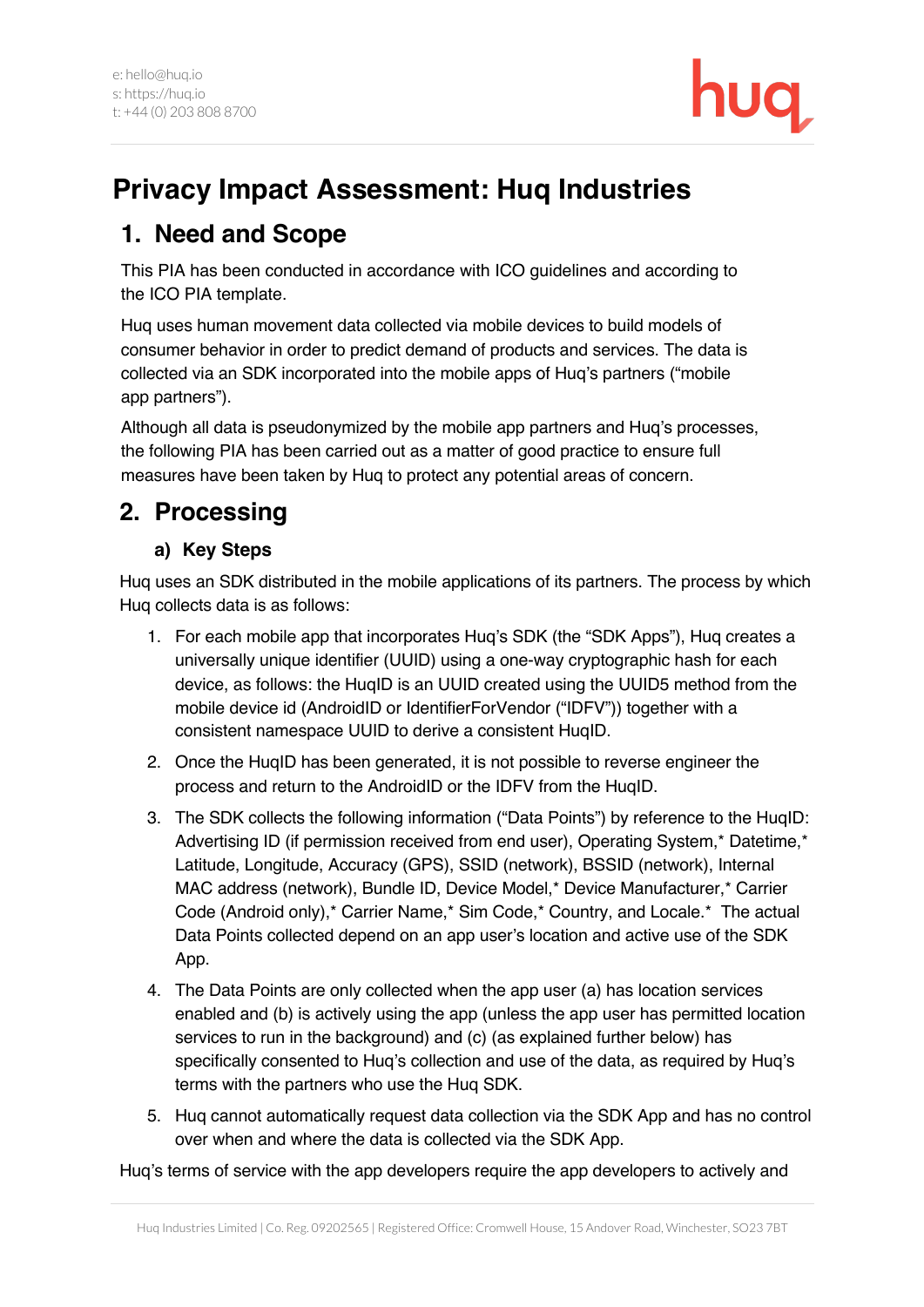

specifically request permission from the app users to collect the Data Points and the individual has the right to withdraw this consent and switch-off the location services at any time.

## **b) Scope of the Processing**

The raw data that Huq collects (as outlined in 2.a) undergoes a number of processing steps before it can be used by Huq and its customers. As well as deriving insight this processing ensures that Huq's raw data is never shared with 3rd parties.

Huq acknowledges that its collection and processing of location data (particularly patterns of movement) which is linked together under a random unique identifier may be sufficient enable an individual to be identified or singled out. This is why Huq requires users to specifically and actively consent to the use of location services by the SDK App and furthermore why all contracts with Huq's customers explicitly prohibit any attempts to identify named individuals through the use of Huq's data. The following clause is included in contracts with all customers of Huq's data and services:

*"The Customer shall not, and shall not permit the Authorised Users or any other person to disaggregate, reverse-engineer or otherwise process the Data in such a manner that it becomes Personally Identifiable Data or otherwise decompile the Data, including by: combining or associating the Data with any other Personal Data (such as, but without limitation, first or last names, residential addresses, email addresses, telephone number or other contact details, or social security number, passport number or other unique descriptor) such that the Data becomes Personally Identifiable Data"*

The Data Points collected from Huq SDKs are automatically passed directly to Huq without any additional assistance from Huq.

Processing involves the translation, using Huq proprietary technology, of the raw data into descriptions of the places and objects present in the locations that have been interacted with.

Descriptions of activity are then logged against the HuqID. It is this form of the data that Huq and its customers builds analysis on, however all data and analytics made available by Huq are subject to minimum thresholds and requirements to ensure customers are only granted access to aggregated data sets.

The processing applies to data collected globally by Huq without Geographic restriction when a user has permitted an SDK App to use and collect location data. No special category or criminal offence data is included.

## **c) Context of the Processing**

Huq has no direct relationship with users of the SDK Apps.

Huq maintains, through a legal framework with its Mobile App partners, a requirement that individuals must both be informed of data collection and expressly and specifically authorize it, as is usual for the collection of location data.

Huq regularly audits Mobile App Partners to ensure compliance and retains the right to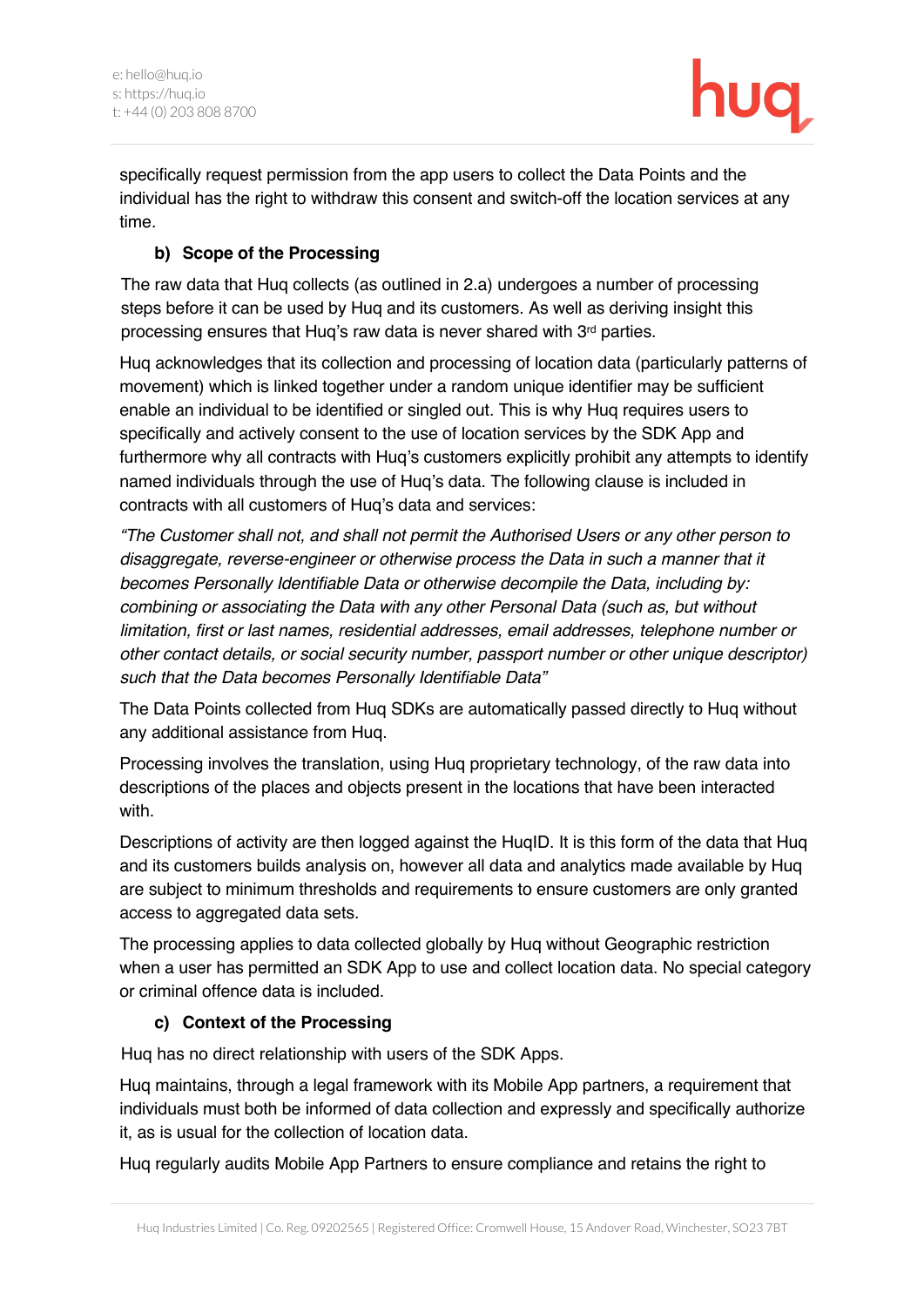

reject/refuse data collected in contravention of this agreement.

Huq's relationship with individual data is one way in so much as Huq retains no return path through which to target, influence or contact individuals. This is because the one way hash used to create the HuqID cannot easily be hacked and even if it were, Huq would need additional information to enable it to link the Data Points to an identifiable individual.

Further data security is delivered using the following techniques:

- Raw data is stored separately from the processed form of the data.
- Pseudonymization of both the raw and processed data ensures that even in the event of a breach of Huq infrastructure the risk posed to an individual is minimal.
- All data is hosted within a secure cloud hosting environment.

## **d) Purpose of the Processing**

The purpose of Huq's data processing is to understand human behaviour at scale through analysis of the patterns and trends that populations create. This analysis enables Huq's customers to make business decisions.

The wider benefits of this data can be applied to a number of elements of the physical environment. For example:

- Where a retailer should place a new store in order to best service the local population.
- How a transport provider should configure their route planning to optimize for travelers' needs.
- Determining the ideal location for new homes to best meet the needs of the market.

# **3. Stakeholder Consultation**

We ensure regular dialogue between Huq's technical team through the CTO and CEO and Huq's privacy adviser. This dialogue ensures that any developments of Huq's data collection and processing are conducted in accordance with data protection guidelines. In return this dialogue ensures that any changes in regulation are highlighted to the right areas of the business.

We have close relationships with our customers and ensure that they are made aware of how we collect the Data Points, how they are stored and how they are converted to the data that they have access to.

We also monitor practices in our industry generally and ensure that we use appropriate technical and organizational measures to protect the Data Points.

# **4. Necessity and Proportionality of Huq Activities**

Huq undertakes a series of technical and legal measures to ensure compliance.

Pseudonymization: Huq's business model is in no way related to targeting or influencing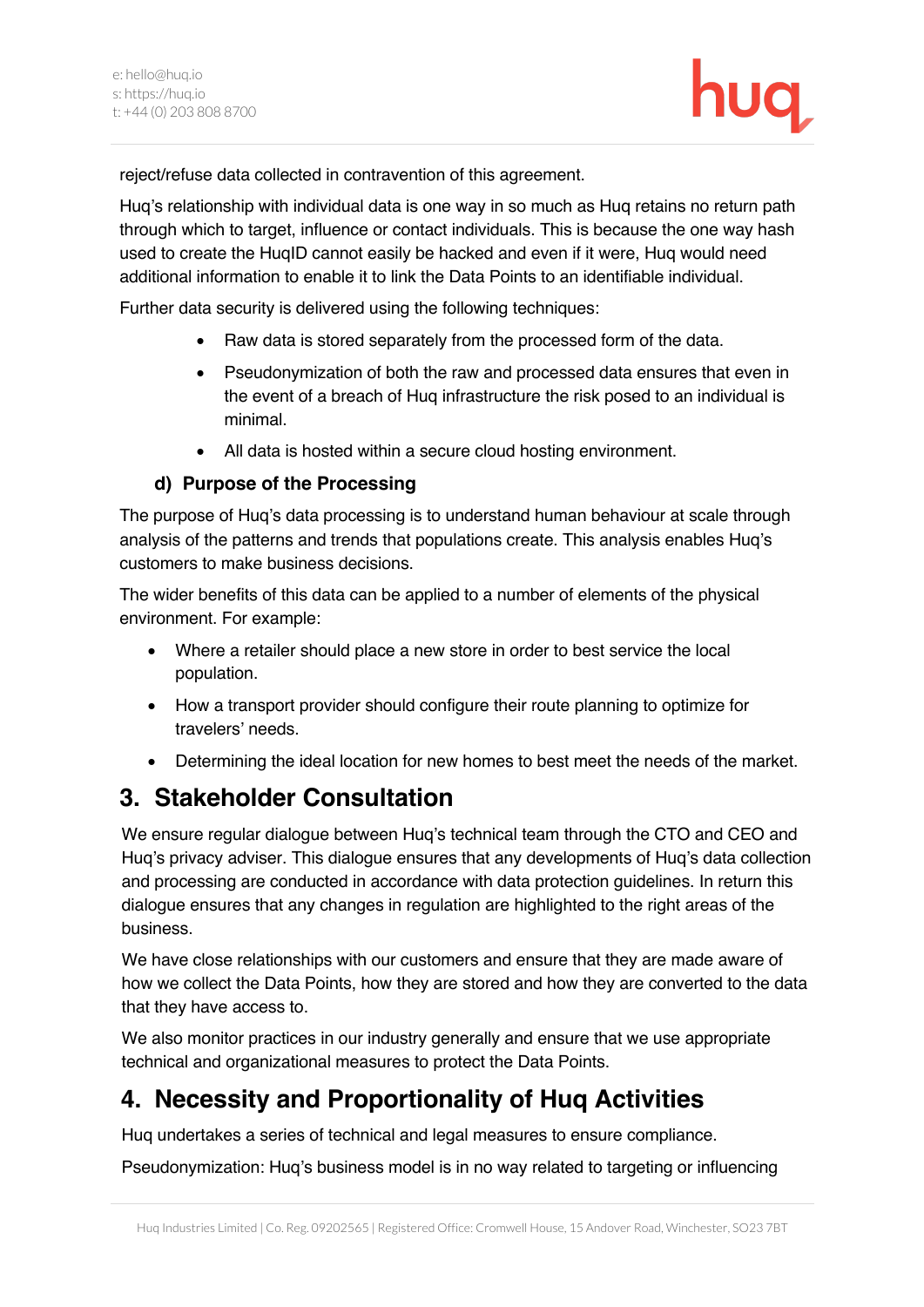

specific individuals and therefore pseudonymization of all data collected is possible and performed. Huq applies methods at both collection and processing layers to achieve this.

Legal: Huq requires any customers of its service to warrant that no attempts will be made to reverse engineer any Huq derived data.

Testing: Huq conducts and documents regular testing of its data to ensure reverse engineering to any personally identifiable individual is not feasible.

All data processing is managed directly by Huq with no dependencies on external parties.

## **5. Risk Identification and Assessment**

| Source of risk and nature of potential impact on<br>individuals.                                                     | Likelihood of harm | Severity of harm | Overall risk |
|----------------------------------------------------------------------------------------------------------------------|--------------------|------------------|--------------|
| The key risk to assess is the possibility of an individual<br>and their behavior being identified from the Hug data. | Remote             | Significant      | Low          |

# **6. Risk Reduction Measures**

| <b>Risk</b>                  | Options to reduce or eliminate risk                                            | <b>Effect on risk</b> | <b>Residual risk</b> |
|------------------------------|--------------------------------------------------------------------------------|-----------------------|----------------------|
| Individual<br>identification | Clustering of data to make individual identification impossible                | Eliminated            | Low                  |
| Individual<br>identification | Obfuscation of accuracy readings to make precise identification<br>unfeasible. | Reduced               | Low                  |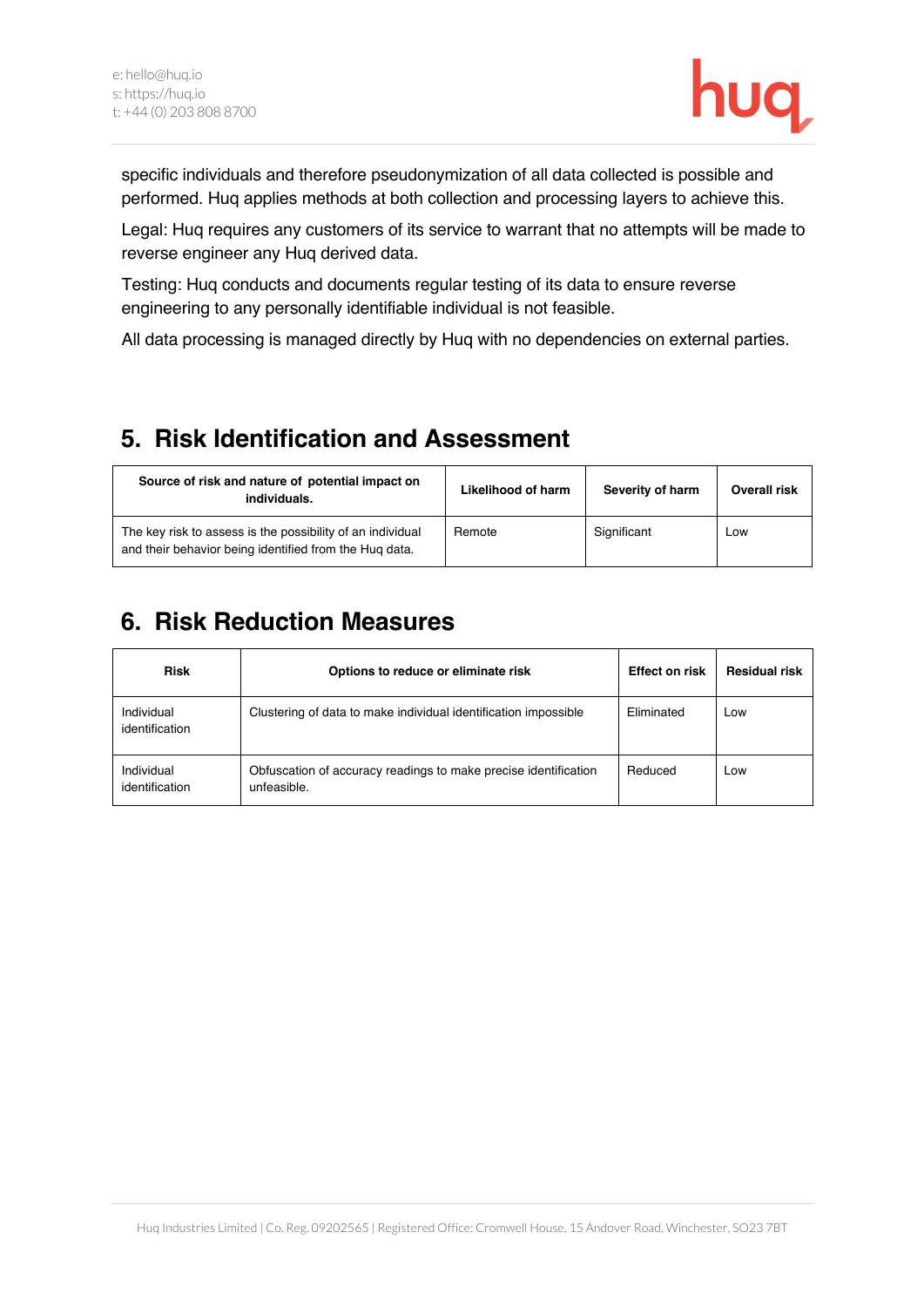·III COSMOTE 字

19:43

# **Privacy Statement**

 $C \bullet * 100\%$ 

This Privacy Statement explains how we collect and share your information when you install or use our app.

A. When you install our application we may collect certain information from your device on a regular basis, including, but not limited to: - Android, Apple iOS, or other ID, device make and model, mobile web browser type and version, IP address,

MAC address and IMEI, account information (email etc), accelerometer, the device's operating system's make and version, locale information, MCC (Mobile Country Code) information, location and related data, the mobile application name, list of mobile applications installed on your device and other technical data about your device

B. We may share information with third-party companies, for purposes such as advertising and marketing, ad serving, market research, user trends and adoption measurement, targeting (including retargeting and remarketing), segmentation and interest-based profiling, analytics and

**ACCEPT** 

# **ATFR**